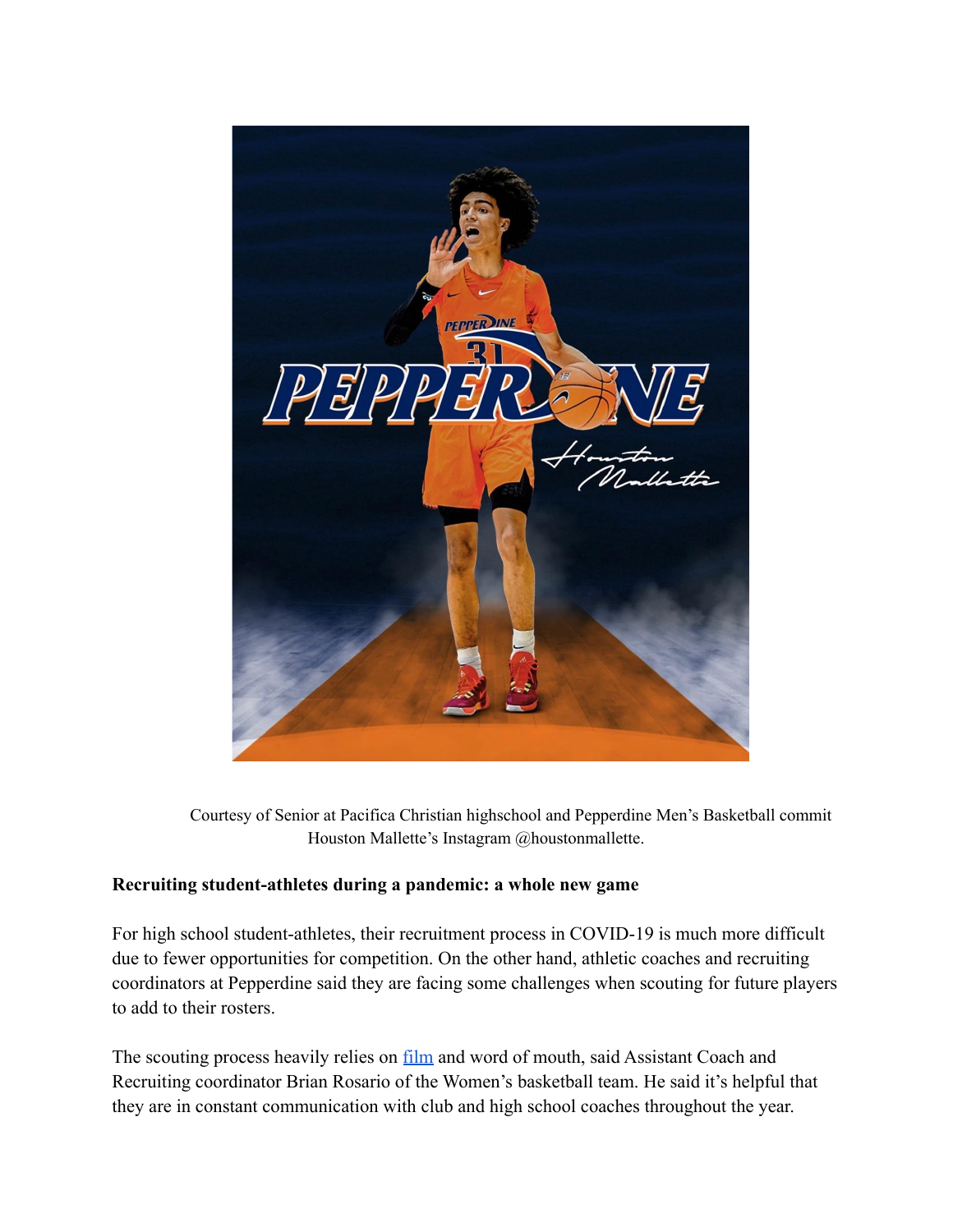While California didn't allow collegiate athletes to compete until the Spring, other states were allowed to play earlier, giving athletes from those other states a bigger advantage with their film.

"Other states were able to play," Rosario said. "So it puts other athletes [from other states] in a different category than California athletes, because they had the body of work on film."

Rosario mentions that one challenge from scouting solely off of film is that you tend to only see highlights so it's important to be persistent in following up to ask for the entire film.

"When you're watching film from a game tape, you're not seeing the bench, you're not seeing the interactions they're having with their teammates and coaches." Rosario said. "So it really becomes all skill set, and just what they're doing on the court within the frame. We had to get good at requesting for gaming and actually watching all of the games."

Other sports, like track and field, are a bit easier to recruit off of film because it's more straight forward and based off of records.

"The times don't lie," said Assistant Track and Field and Cross Country Coach Yannick Allain. "If you have recorded marks, that tells me a lot and I can always verify those and that's all online."

# **A guaranteed extra year of play**

In response to the worldwide pandemic, the NCAA granted all Divison I fall, spring, and winter sport athletes an [extra year of eligibility](https://www.espn.com/college-sports/story/_/id/30116895/ncaa-grants-extra-year-eligibility-all-winter-sport-athletes). While this is good for athletes who opted out of this past season due to fear of exposure to the virus, it poses a challenge for highschool athletes looking to be recruited to guarantee a spot on the team.

"That [rule] changed the dynamic of classes, where a class naturally for us would have been four is now two, because if players start opting in, or if they want to take their extra year, they have a right to and we're not going to say no," Rosario said.

# **Some high school athletes struggle to pick up offers**

Senior at Pacifica Christian high school Houston Mallette is committed to play for the Pepperdine Men's basketball team next year, but not many are blessed to be in his position.

"I have a couple teammates who are struggling," Mallette said. "They are really trying hard to get offers but they just can't. It's really hard for a lot of the guys, since [college] coaches aren't able to travel and on top of that athletes aren't able to take visits to see a place that we like. I also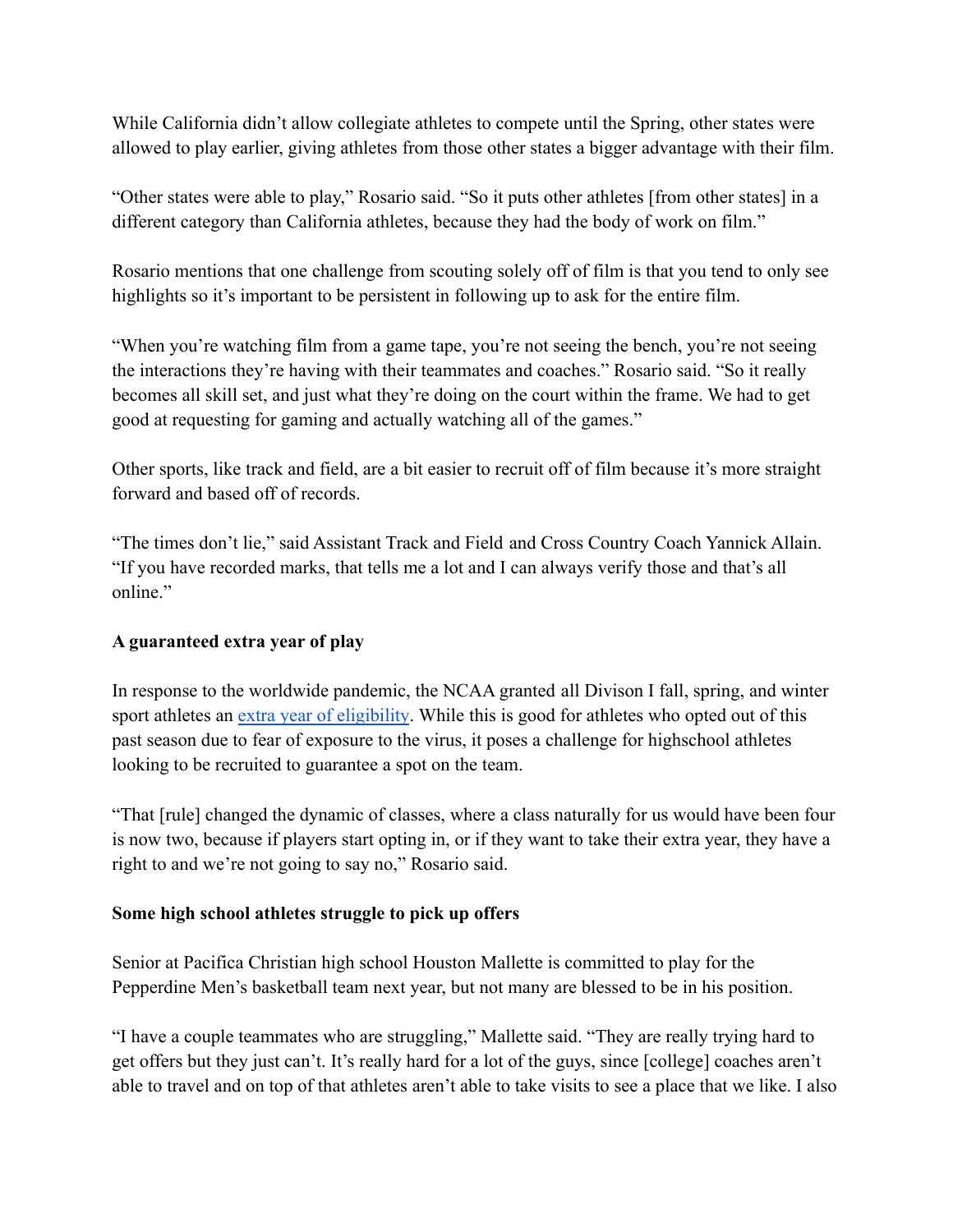wouldn't be surprised in the next like year, two years [if] there's a ton of transfers in the transfer portal."

Mallette was originally committed to Penn State before he de-committed in October due to the head coach being resigned. He committed to Pepperdine officially in November on National Signing Day, November 11, 2020.

"When Covid first happened, I wasn't committed to a university so I was supposed to take visits to other schools. I obviously wasn't able to take those visits so I didn't end up getting offers from those schools," Mallette said.

While seeing his peers and teammates struggle with getting offers first hand, Mallette says that film and social media are their best bet right now. High school athletes are posting to their Hudl accounts, sending coaches youtube clips and information such as name, weight, height and GPA.

"I have a friend who is Tik Tok famous and his entire for you page is just stuff about coaches asking about kids to recruit, so its even made Tik Tok," Mallette said. "But I'd say the hardest part about recruiting a kid off film is you don't get to understand the character of the kid. But I really hope kids start getting offers because I know a lot of kids who were supposed to have this great senior year and they didn't."

**Shorter version…**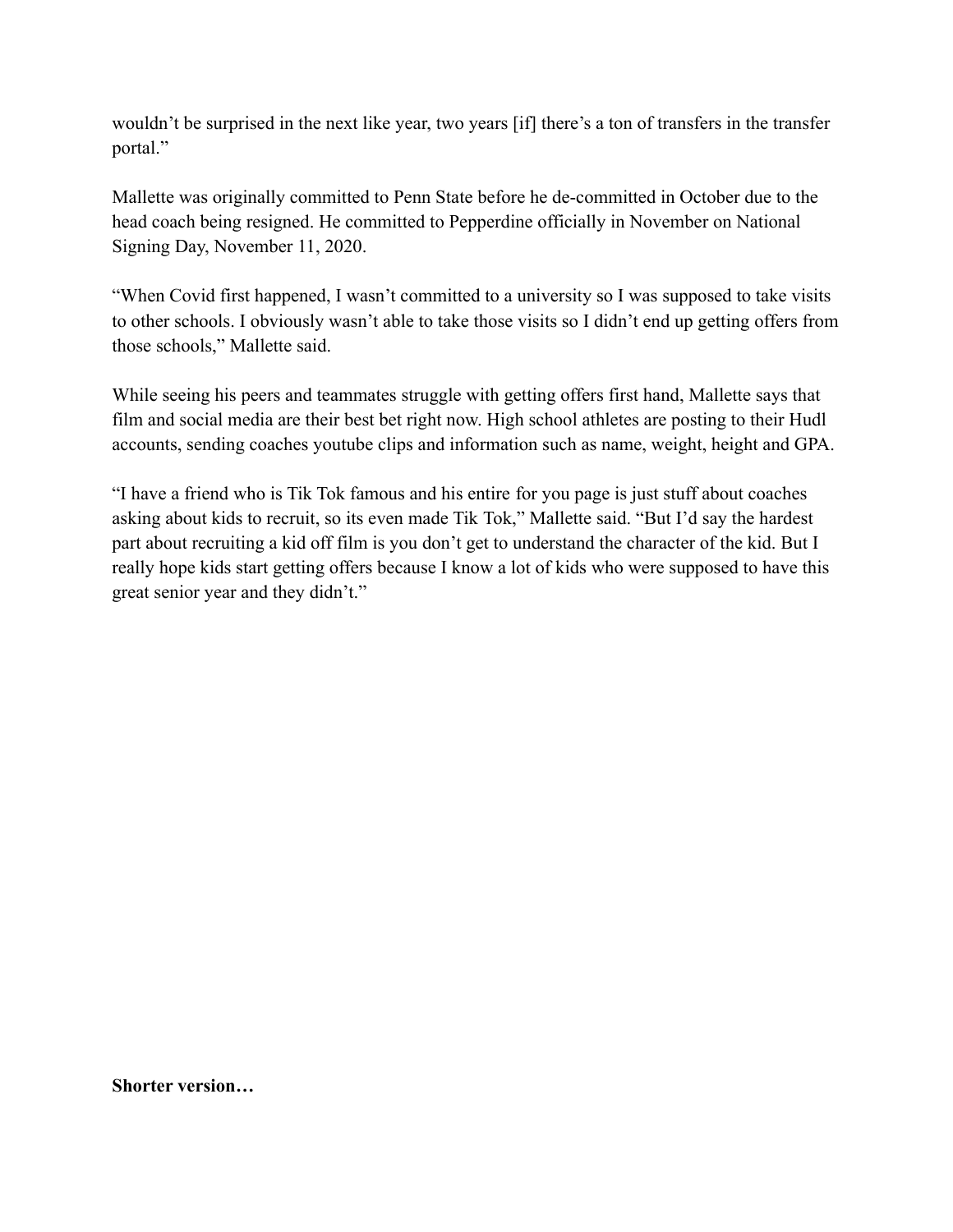### **Recruiting student-athletes during a pandemic: a whole new game**

COVID-19 causes everyone to adjust to new ways of living, learning and working. For high school student-athletes, their recruitment process is much more difficult due to fewer opportunities for competition. On the other hand, athletic coaches and recruiting coordinators at Pepperdine are finding it difficult to scout for future players to add to their rosters.

Assistant Coach and Recruiting coordinator Brian Rosario of the Women's basketball team shared that the scouting process heavily relies on [film](https://www.hudl.com/) and word of mouth. He said it's helpful that they are in constant communication with club and high school coaches throughout the year. While California didn't allow collegiate athletes to compete until the Spring, other states were allowed to play earlier, giving athletes from those other states a bigger advantage with their film.

"Other states were able to play," Rosario said. "So it puts other athletes [from other states] in a different category than California athletes, because they had the body of work on film."

Other sports, like track and field, are a bit easier to recruit off of film because it's more straight forward and based off of records.

"The times don't lie," said Assistant Track and Field and Cross Country Coach Yannick Allain. "If you have recorded marks, that tells me a lot and I can always verify those and that's all online."

# **A guaranteed extra year of play**

In response to the worldwide pandemic, the NCAA granted all Divison I fall, spring, and winter sport athletes an [extra year of eligibility](https://www.espn.com/college-sports/story/_/id/30116895/ncaa-grants-extra-year-eligibility-all-winter-sport-athletes). While this is good for athletes who opted out of this past season due to fear of exposure to the virus, it poses a challenge for highschool athletes looking to be recruited to guarantee a spot on the team.

"That [rule] changed the dynamic of classes, where a class naturally for us would have been four is now two, because if players start opting in, or if they want to take their extra year, they have a right to and we're not going to say no," Rosario said.

### **Some high school athletes struggle to pick up offers**

Senior at Pacifica Christian high school [Houston Mallette](https://247sports.com/player/houston-mallette-46083683/) is committed to play for the Pepperdine Men's basketball team next year, but not many are blessed to be in his position.